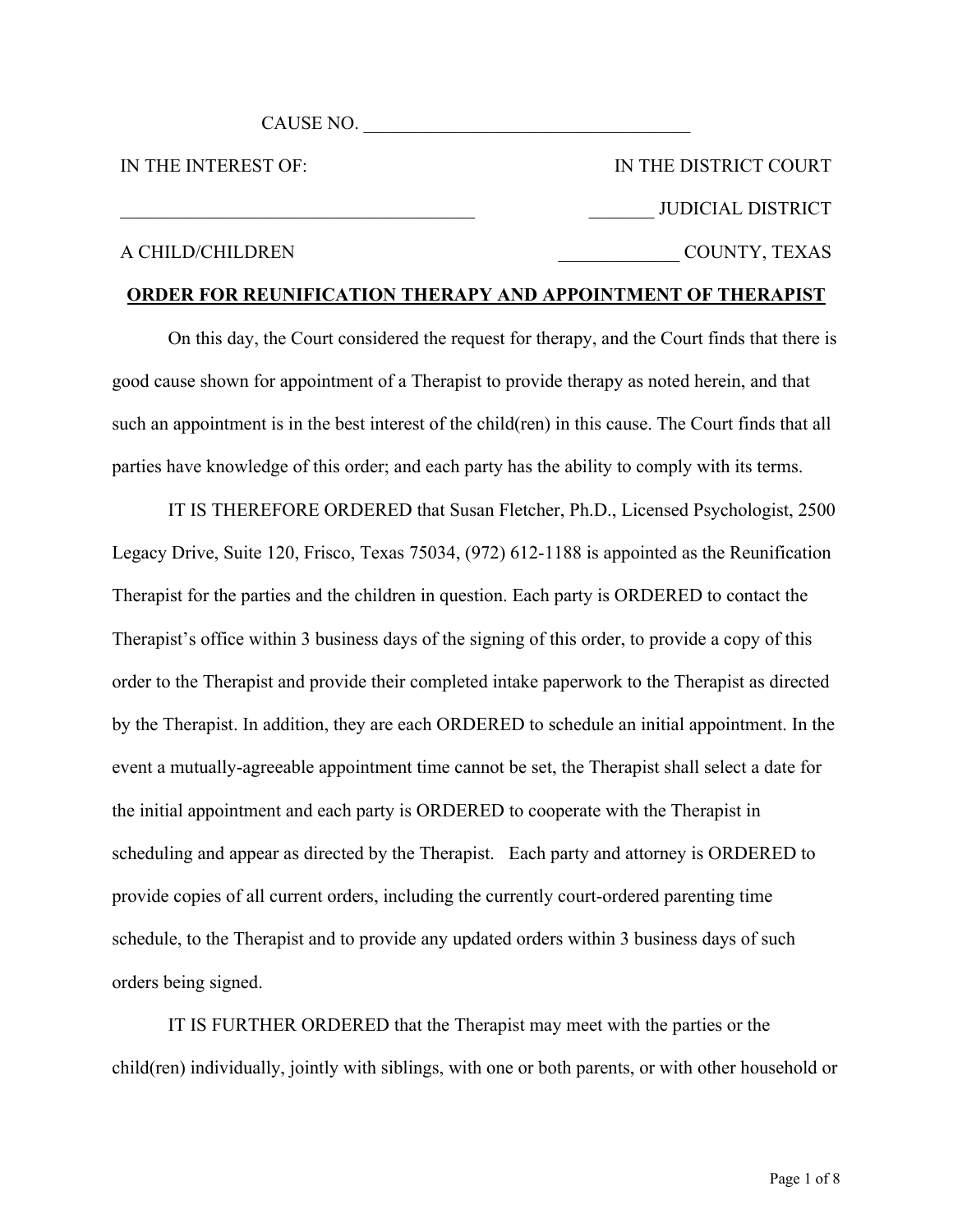family members as they deem appropriate. Each party shall fully comply with the Therapist's requests in conducting therapy, including, but not limited to, ensuring that the child(ren) are transported to and from scheduled appointments in a timely manner and exercising parental authority to require that the child(ren) attend and cooperate with counseling treatments and interventions. The duration, frequency, location, and persons in attendance for each session with the Therapist shall be left to the discretion of the Therapist, who is specifically authorized to notify the Court if any party is failing to comply with the spirit or letter of this order or other orders of the Court.

IT IS ORDERED that each parent shall cause the child(ren) to be transported to any appointment that is scheduled by the Therapist during that parent's possession time, even if those sessions do not involve that parent, or even if those sessions involve the other parent. If specifically requested by the Therapist, a parent may bring the child when it is not that parent's possession time, picking the child up and returning the child to their school, daycare, or other location at the time and manner designated by the Therapist.

IT IS ORDERED that the Therapist may make recommendations and referrals for individual therapists for the children and for the parents should replacement of a therapist be necessary..

#### **COMMUNICATION**

IT IS ORDERED that the Therapist may communicate and share information with the parties, the parties' attorneys, any Parenting Facilitator appointed in this case, any of the parties' or the child(ren)'s individual counselors, or any other professional in connection with this litigation as deemed necessary by the Therapist.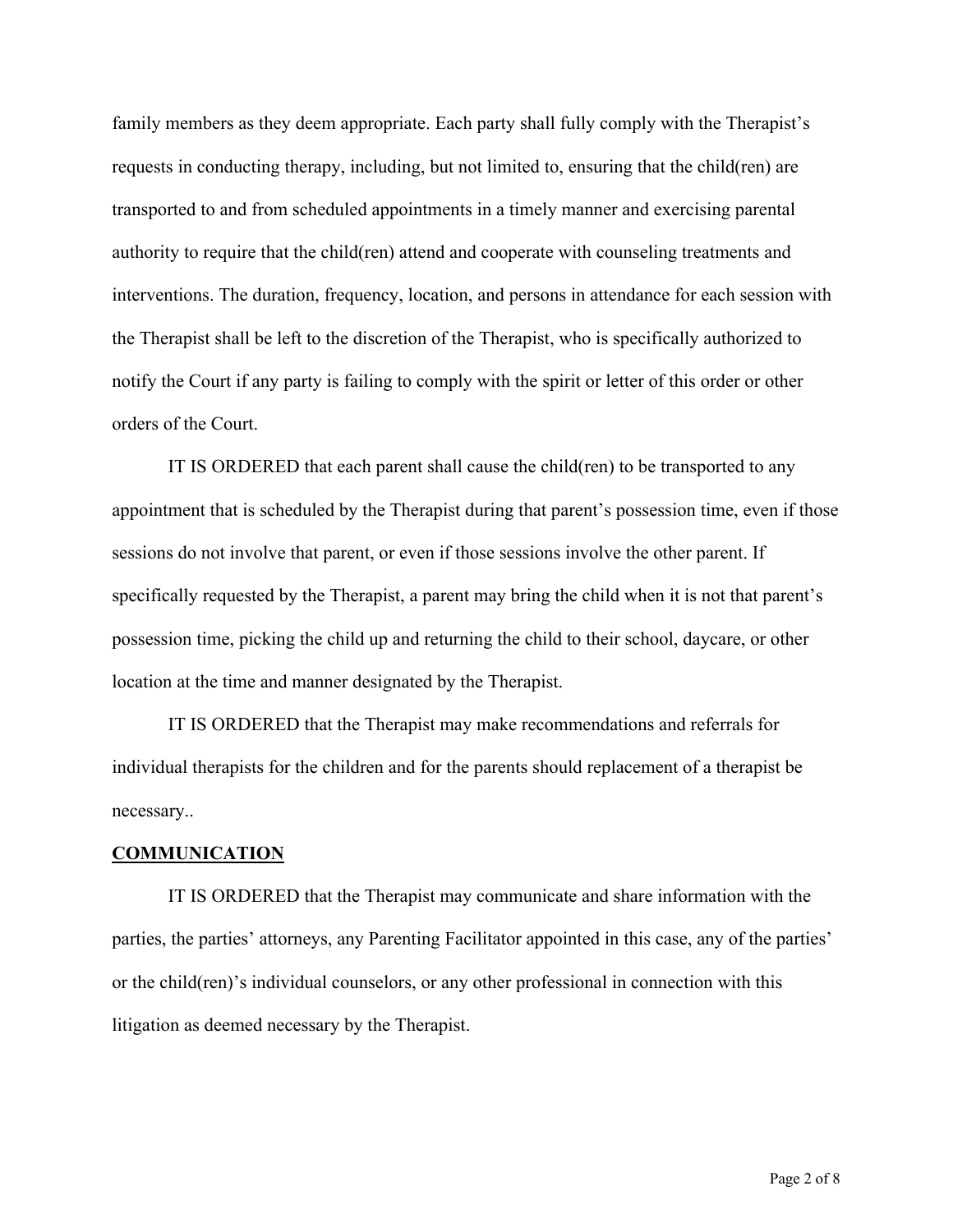IT IS ORDERED the parties shall execute any authorizations as requested by the Therapist to enable the Therapist to receive or provide information about the parties or the children in question. The parties shall notify the Therapist in writing within 24 hours of any changes in their contact information, legal representation, residency, or occupants of their home.

IT IS ORDERED that the Therapist shall have access to the parties' Our Family Wizard accounts. The parties are ORDERED to complete whatever forms are necessary for the Therapist to have such access.

#### **DURATION OF THERAPY** *[choose one]*

 $\Box$  IT IS ORDERED that therapy shall continue for a minimum of months, with reevaluation of the necessity of continued services based on the parties' progress in meeting Goals of Counseling as noted in "Attachment A."

 $\Box$  IT IS ORDERED that therapy shall continue until the Therapist makes the recommendation that the Goals of Counseling as noted in "Attachment A" have been met, that no further progress is possible at this time, or that appointment of a different Therapist is necessary.

#### **PAYMENT**

IT IS ORDERED that the expense of the counseling services shall be divided between the parties as follows:  $\frac{9}{6}$  Petitioner  $\frac{9}{6}$  Respondent  $\frac{9}{6}$  Intervenor, with the exception that the Therapist may assess to each party a pro rata share for time expended for reviewing documentation, out-of-session time, and other individual services.

Each party is ORDERED to pay his or her portions of the initial retainer and fees directly to the Therapist within seven days of the Therapist's request for payment, and each party is ORDERED to pay any additional amounts due directly to the Therapist within seven days of the Therapist's request for payment. If a parent cancels a therapy session less than 72 hours prior to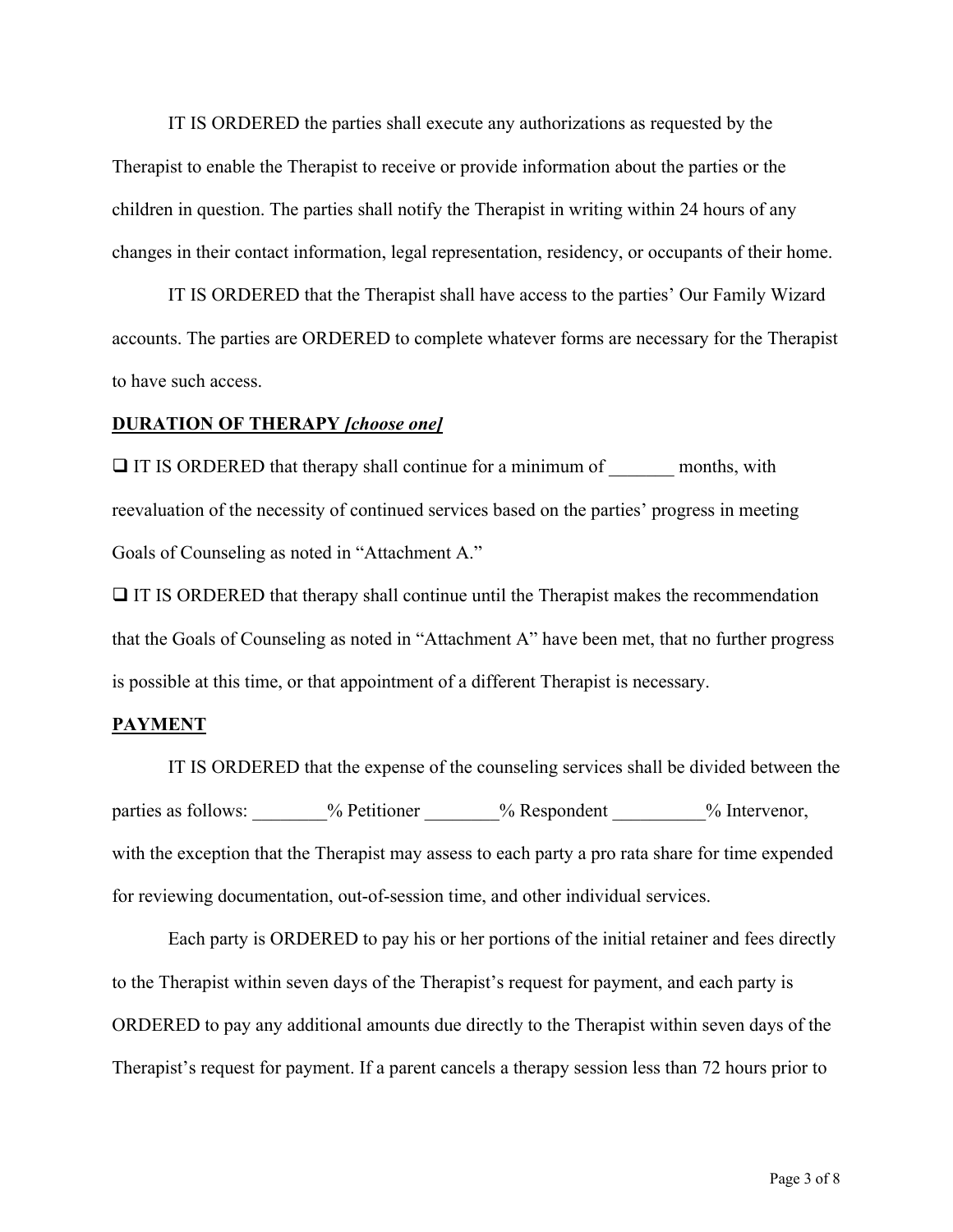the scheduled session time or fails to bring the child(ren) to a scheduled appointment during that parent's period of possession, that parent shall be responsible for 100% of the cancellation fees.

# *[WHEN ADDITIONAL PAYMENT PROVISIONS ARE NEEDED CONSIDER SELECTING FROM THE FOLLOWING]*

The foregoing payment provisions apply except for the following situations: *[choose one or more as appropriate; check which apply]*

 $\Box$  Joint sessions with both parents. If both parties participate in a joint session, with or without the child(ren) in question, the cost shall be equally divided between the parties.

 $\Box$  Individual sessions with a parent. If a parent has an individual session with the Therapist, with or without the child(ren) in question, the parent shall pay 100% of the cost of such sessions.  $\Box$  Review of documents. If a party, the party's legal counsel, or anyone acting on the party's behalf, requests that the Therapist review any documents, that party shall pay 100% of the cost for the time involved in such review. If the request is made jointly, the costs shall be equally divided between the parties.

 $\Box$  Communication with the Therapist. If a party, the party's legal counsel, or anyone acting on the party's behalf, requests to communicate with the Therapist, that party shall pay 100% of any cost. If the request is made jointly, the costs shall be equally divided between the parties.  $\Box$  Communication with third parties. If the Therapist communicates with a Parenting Facilitator, any of the parties' or the child(ren)'s individual Therapists, or any other professional in connection with this litigation, the cost shall be equally divided between the parties.

 $\Box$  Appearances. If either party requests that the Therapist make an appearance in connection with the litigation, including depositions, hearings, trials, settlement conferences, or any other formal meeting,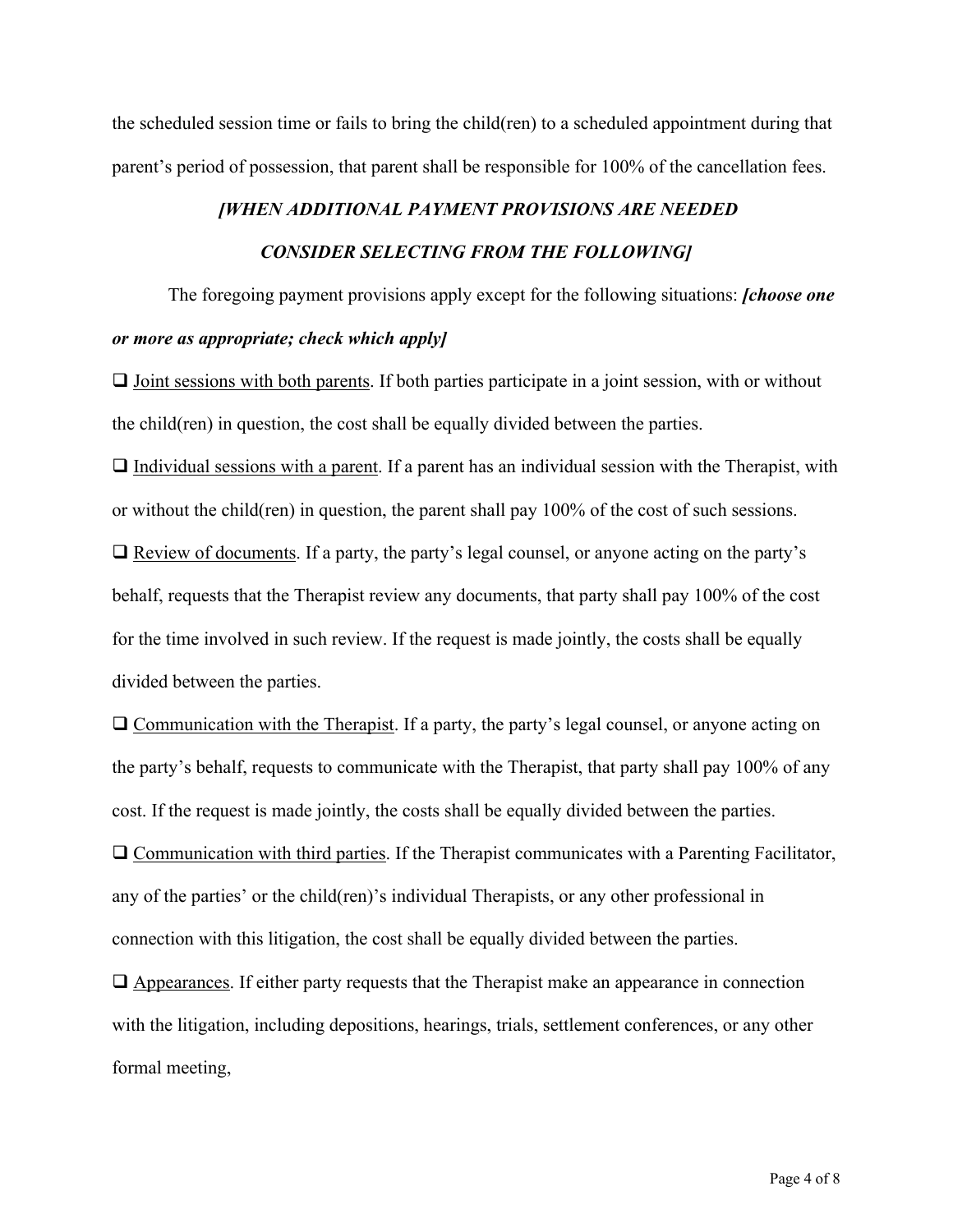$\Box$  the cost shall be equally divided between the parties. *[OR]* 

 $\Box$  the cost shall be paid by the party who requests the Therapist's appearance.  $\Box$  Written Reports. The cost of any written report that is requested shall be equally divided between the parties.

### **THERAPIST TESTIMONY**

IT IS ORDERED that the Therapist shall testify at any hearing in this case at the written request of any attorney of record sent via subpoena, which may be delivered to Therapist via fax or e-mail. Unless payment for testimony is already addressed above, the requesting party shall be responsible for the Therapist's customary and usual fees for testifying and said fees shall be paid at least seven days prior to the hearing in the manner specified by the Therapist.

Therapy is not a substitute for a Child Custody Evaluation within the terms of Family Code Chapter 107; therefore, the Therapist shall not make recommendations as to the conservatorship of, possession (parenting schedule) of, or access to the child(ren). The Therapist may make recommendations to the parties regarding changes in conduct that may be helpful to the parties in implementing the Court's orders.

The Court finds that the immunity afforded to the Therapist through appointment by the Court is often insufficient to protect that Therapist from defending against a complaint filed with the Texas State Board of Examiners. The Court further finds that it is in the best interest of the children, the parties, and the public, that the Therapist should be allowed to follow the Court's Order without fear of reprisal for conducting services and making recommendations consistent with this order. Therefore, IT IS ORDERED that prior to a party, attorney, or person(s) acting on behalf of a party or attorney subpoenaing, issuing notice of intent to take the deposition of, or filing a complaint against the Therapist with any Texas State Board, a motion be set and heard by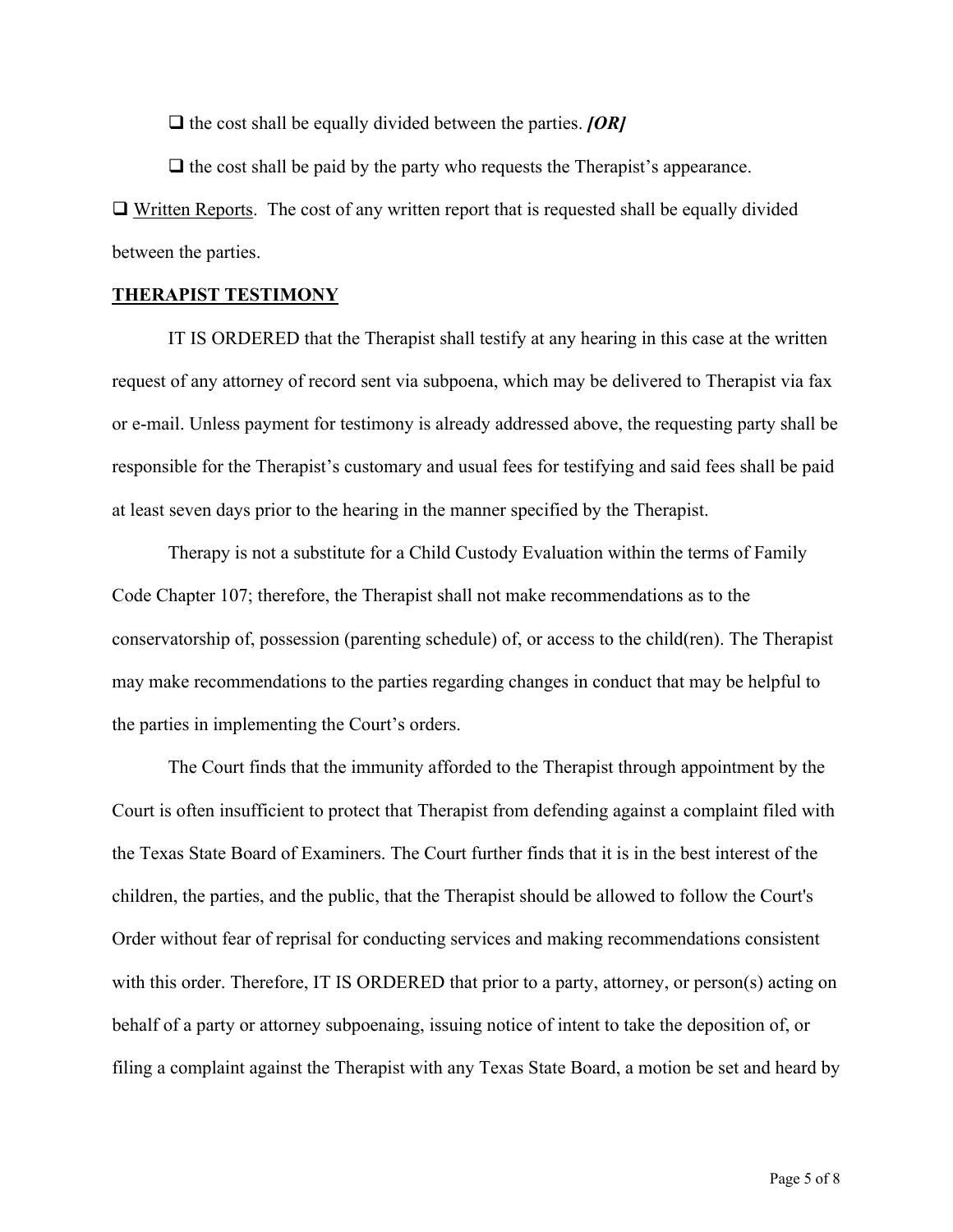the Court. Failure to so do can result in sanctions, attorney fees, and/or contempt proceedings.

IT IS SO ORDERED.

Signed on this  $\_\_\_\_\$  day of  $\_\_\_\_\_\$ , 20 $\_\_\_\_\$ .

Judge Presiding

AGREED:

Printed Name:

Printed Name:

Bar Number:

Bar Number:

Attorney for Petitioner

Attorney for Respondent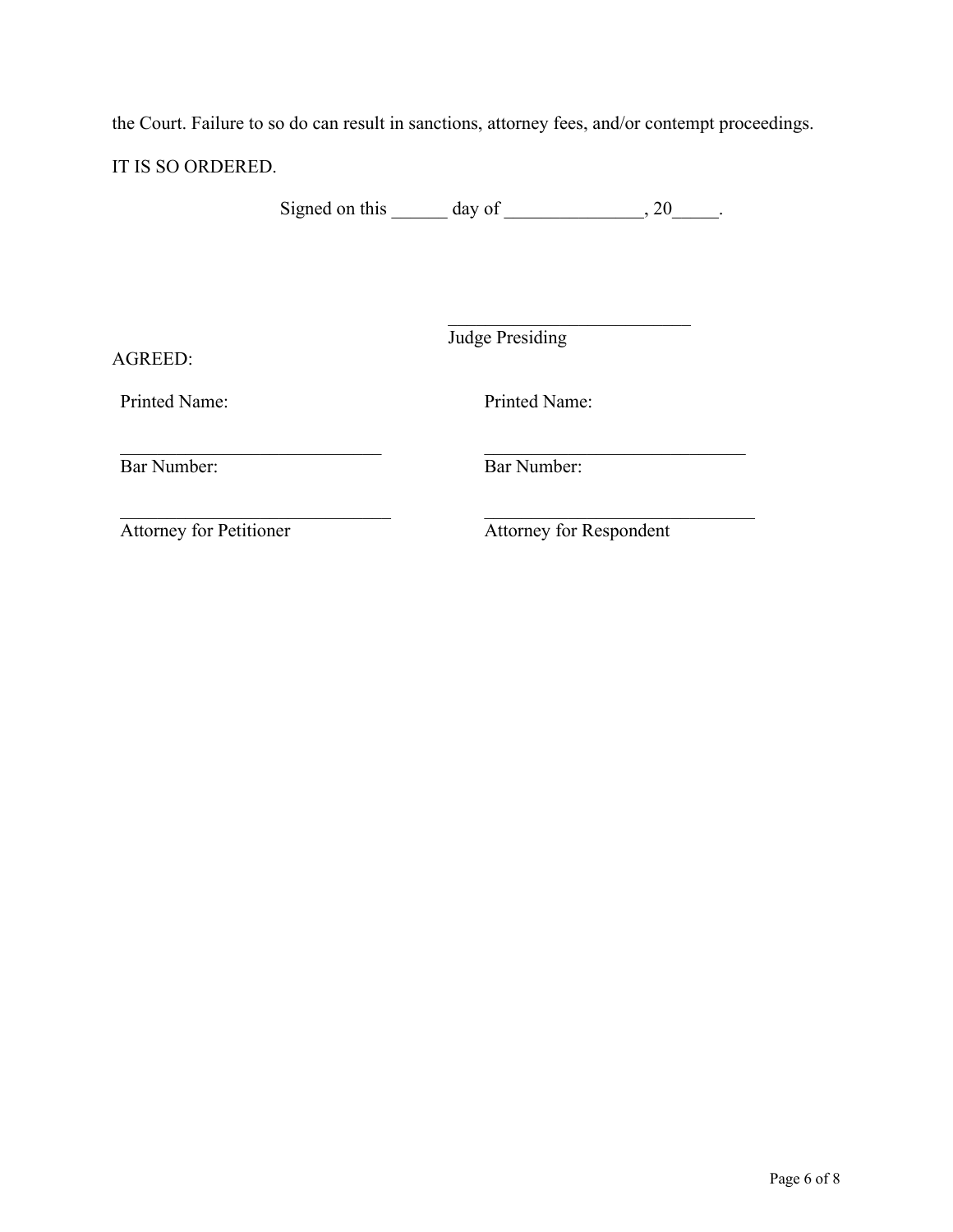# **EXHIBIT A**

# **GOALS OF COUNSELING**

The Court has found it in the child(ren)'s best interests to have ongoing contact and meaningful relationships with both parents. The following goals are intended to help the child(ren) have genuine relationships with both parents while minimizing exposure to adult issues.

The primary goals of counseling shall be as follows: [*Indicate goals as appropriate to the case*]

# **PARENT-CHILD INTERACTION**

 $\Box$  Improve the parent-child/adult-child relationship between the child(ren) and

 $\Box$  Mother  $\Box$  Father  $\Box$  Both parents  $\Box$  Other:

 $\Box$  Work with each parent and child to identify and separate each child's needs and views from each parent's needs and views

 $\Box$  Foster healthy child adjustment

## **PARENTING FOCUSED ISSUES**

 $\Box$  Address emotional and behavioral problems of the parent(s) that impair compliance with, or implementation of, the court-ordered parenting time schedule

 $\Box$  Improve the parents' understanding regarding the negative developmental repercussions for the child(ren) of disrupted or compromised relationships with their parents

 $\Box$  Help each parent to distinguish valid concerns from overly negative, critical, and generalized views relating to the other parent

 $\Box$  Improve parental communication regarding their child(ren)'s needs

 $\Box$  Reduce conflict regarding parenting time schedules

- $\Box$  Improve the quality of parenting skills
- $\Box$  Increase parental insight regarding interpersonal issues
- $\Box$  Protecting and removing the child(ren) from parental conflict
- $\Box$  Fostering the child(ren)'s healthy relationship with *both* parents